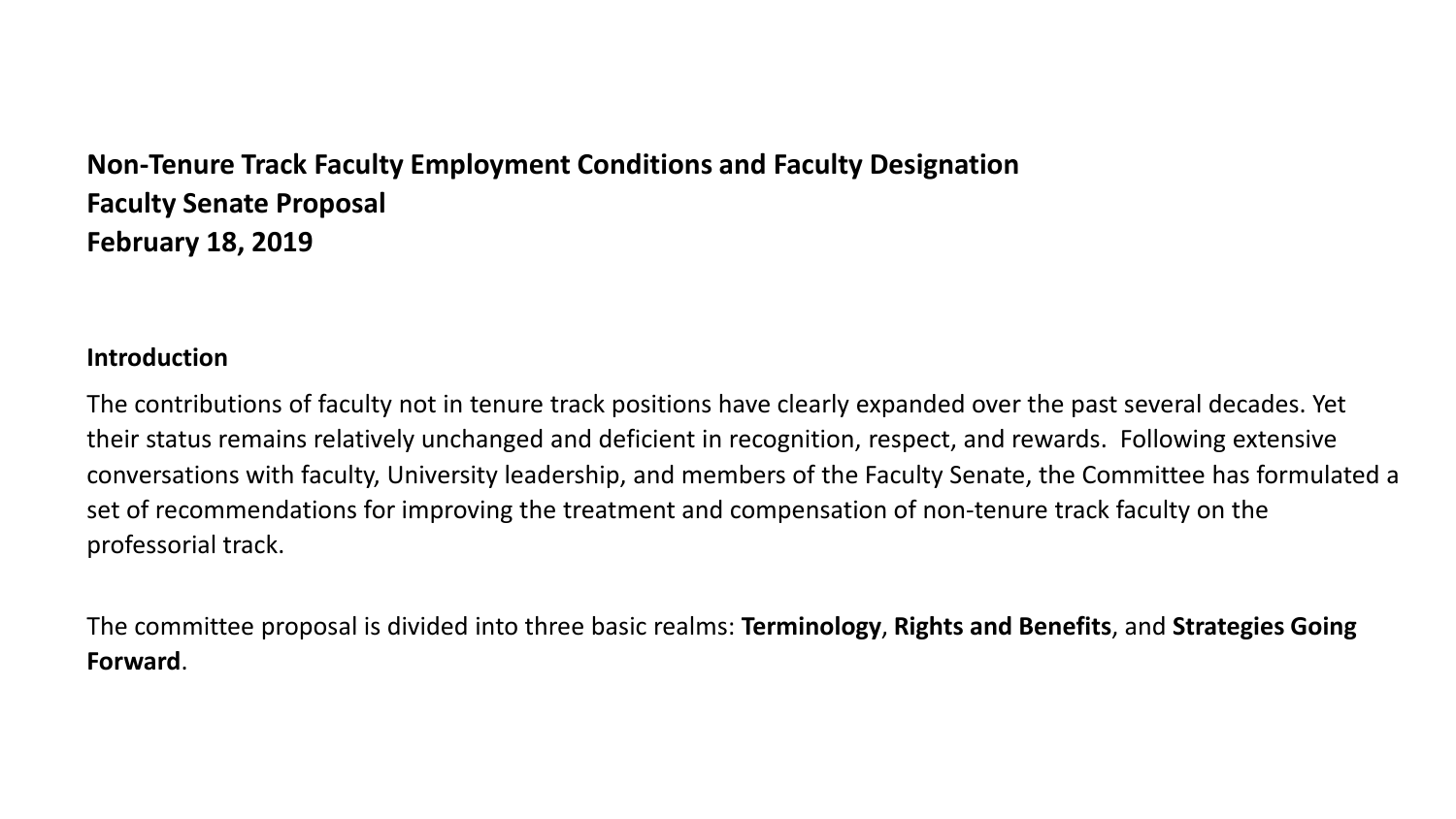#### **TERMINOLOGY:**

1) It is proposed that all faculty be categorized within two major tracks:

a) Tenure Track (unchanged with established designations)

b) Professional Track (previously called "non-tenure" track)

The titles of professional track faculty will retain any existing modifiers such as Clinical, Extension, Research, Teaching, and Of the Practice or specific titles such as Lecturer, Librarian, and Field Agent. These changes are designed to remove current exclusionary modifiers and elevate recognition and appreciation for the important contributions made by non-tenured faculty. These title designations would apply to all departments and colleges and would minimally alter existing university regulations.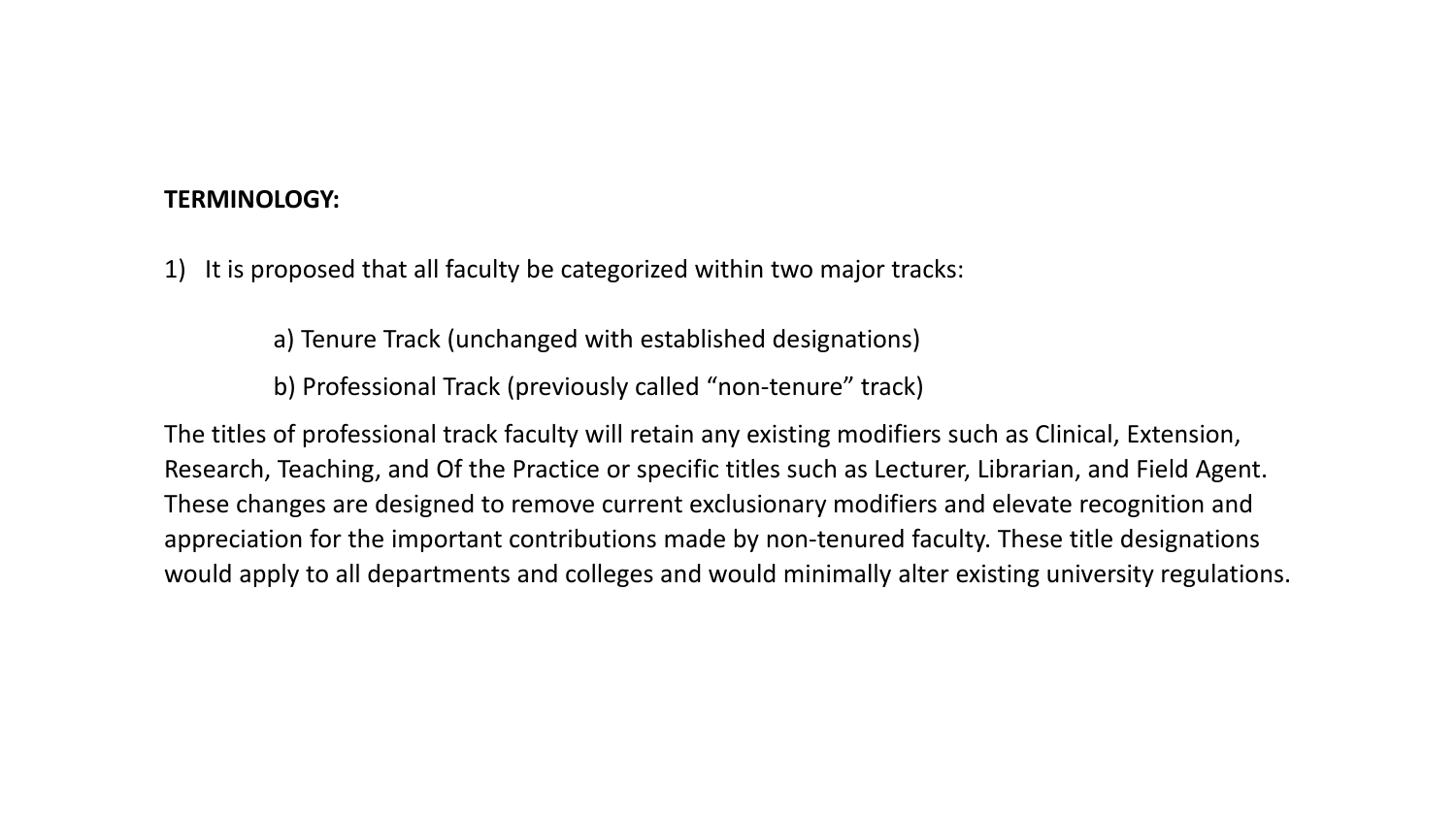### **RIGHTS AND BENEFITS**:

1) It is proposed that a formula be developed such that departmental voting faculty committee composition include Professional Track faculty for decisions within their track and as appropriate to their rank. By this same mechanism, Professional Track faculty voting rights would apply also to other departmental matters, including courses and curricula and undergraduate, graduate, or professional education. Departments that appoint faculty only in the Professional Track may vary from this requirement.

2) It is proposed that departments inform all of their faculty (both Tenure Track and Professional Track faculty) of rules, opportunities, and eligibility relevant to promotion, career development, and incentives.

3) It is proposed that in hiring practices, a minimum of 0.75 FTE (benefits eligible) be encouraged when possible and appropriate. It is encouraged that regular, periodic equity studies be performed for professional ranks based upon disciplinary standards.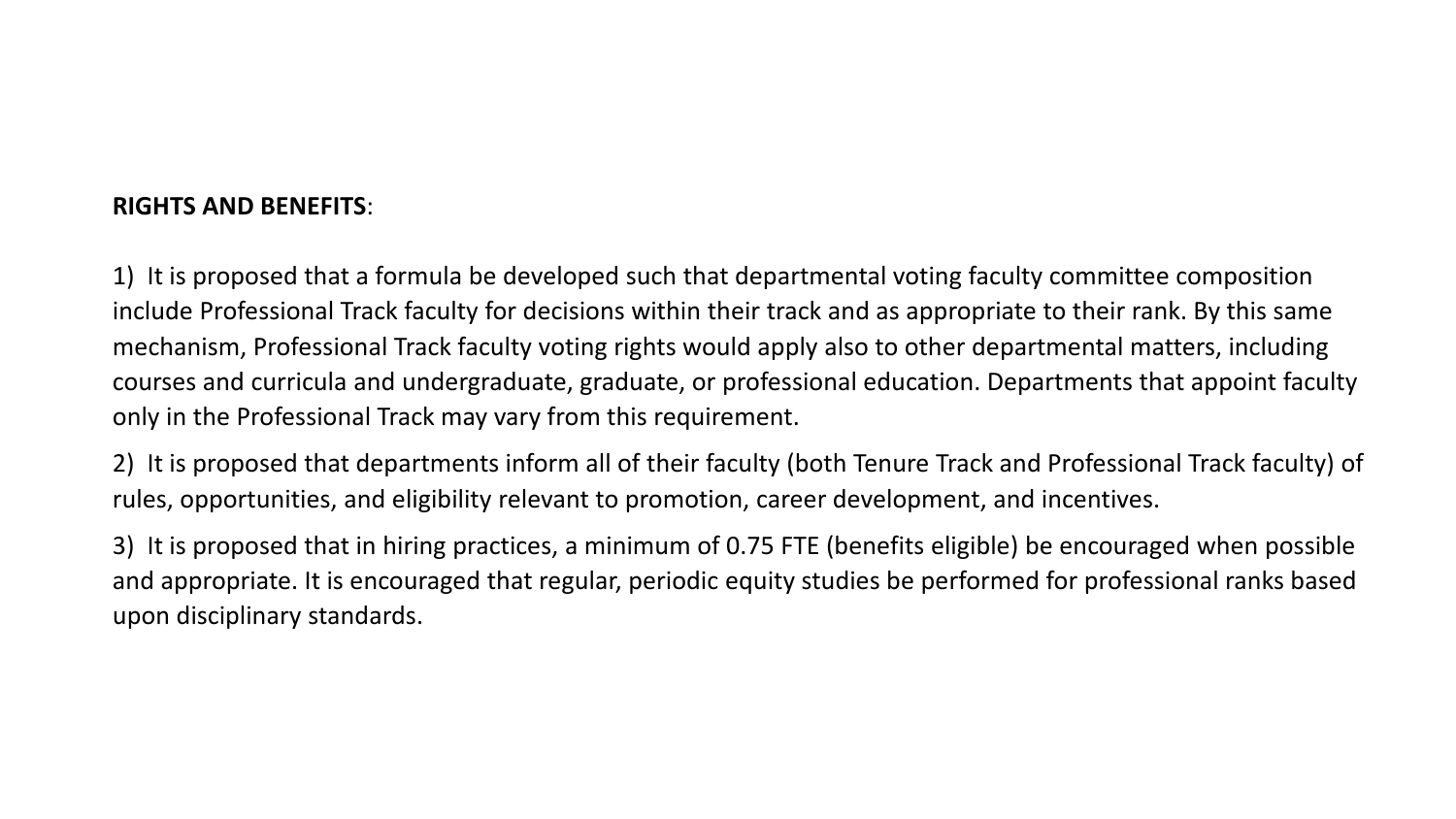### **Rights and Benefits (continued)**

4) It is proposed that a minimum level of compensation be established such that a full time, 9 month appointment will have a salary of no less than \$48,000. Best practice would be that teaching nine credit hours, with associated responsibilities, equal 0.75 FTE.

5) It is proposed that a minimum level of compensation be established such that a full time, 12 month appointment will have a salary of no less than \$58,700. Best practice would be that teaching nine credit hours, with associated responsibilities, equal 0.75 FTE.

6) It is proposed that a minimum level of compensation for part-time faculty be established that is scaled to their FTE relative to the minima established above. Department heads should specify an FTE appropriate to the amount of work expected for any given part-time faculty hire.

7) It is encouraged that pay ranges on a discipline specific basis be established for the Professional Track.

8) It is proposed that the funding needed to bring the compensation to the proposed level should be provided to the Colleges and Departments by the Provost's Office .